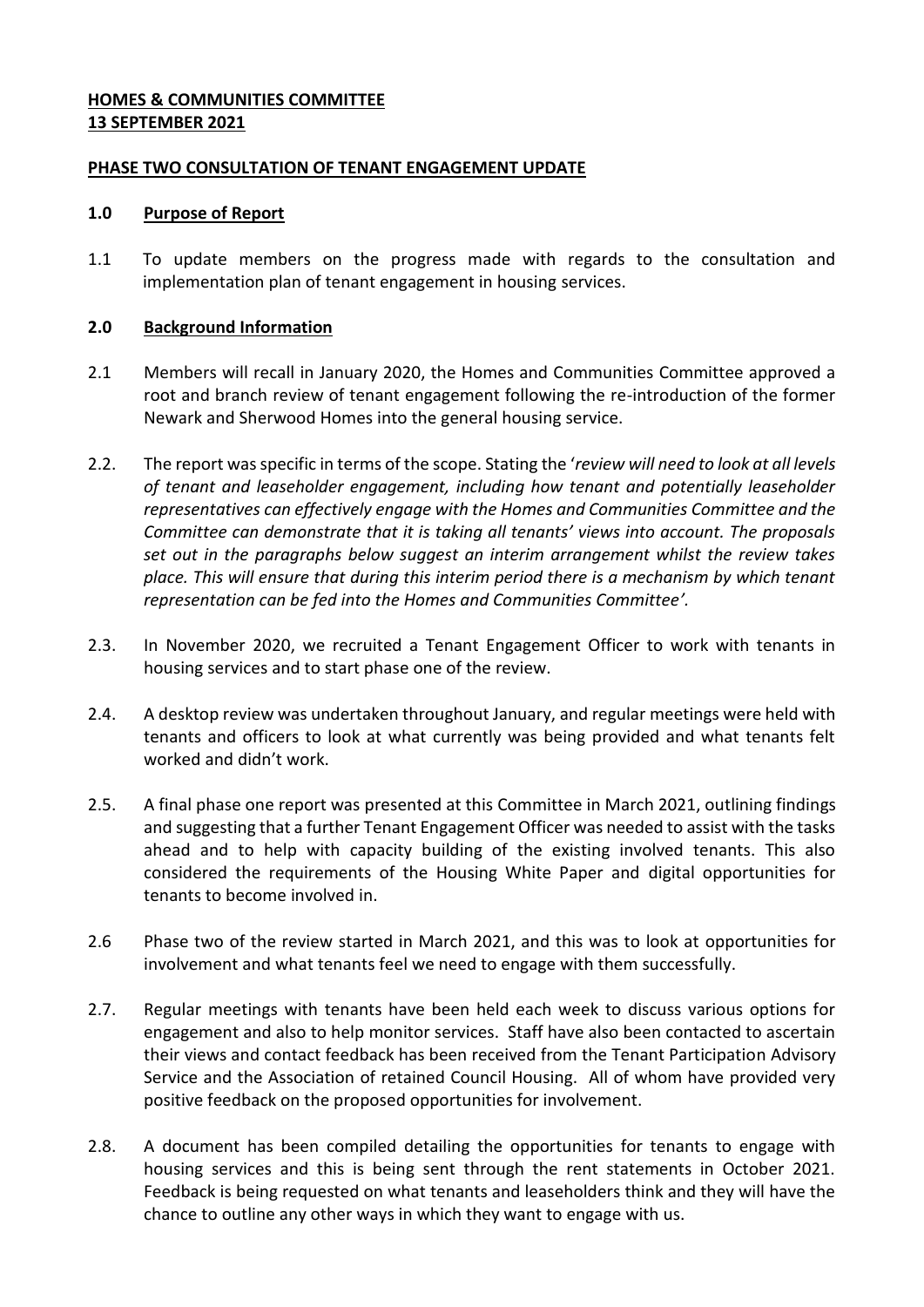2.9. A final committee report, together with a draft Tenant Engagement Strategy (outlining the opportunities) will be presented to this Committee in January 2022, which will take into account the views of our wider tenant base as well as our involved tenants and officers and seek to ratify the proposed new engagement structure. It will also ensure that best practice has been adhered to, and fit in with the proposals from the white paper, the National Tenant Engagement Standards and the Government's Consumer Regulations on Tenant and Leaseholder Engagement.

# **3.0 Proposals**

- 3.1 That the consultation with tenants is noted;
- 3.2 That a final report on the engagement structure is presented to Homes and Communities in January 2022 to ratify tenant's views on opportunities for engagement
- 3.3 That the final proposals once agreed are implemented within a Tenant Engagement Strategy.

# **4.0 Digital Implications**

4.1 The proposed opportunities on offer to tenants involve both actual and digital means of engagement. Currently our tenant forum members are being trained to train other tenants on the use of digital media and we have a number of sessions planned at the Community Hub. As part of this training, a guide booklet on the use of digital media is being developed by the trainers to give out to all tenants so that they can engage at a level to suit them. This is in line with the Digital Declaration pledge providing digital opportunities for citizens to engage with us at level that suits them. It is envisaged as the process develops, more resources will need to be identified to ensure that the level of digital involvement increases.

# **5.0 Equalities Implications**

5.1 There will be a range of people from, for example different backgrounds, nationality, religions, across our tenant and leaseholder base. All communications and engagements will need to be targeted appropriately so as to reach a range of communities.

# **6.0 Financial Implications FIN21-22/3623**

6.1 There are no financial implications for the current financial year, however, for 2022/23 there will be a need to increase the Tenant Participation budget by £25k due to the many opportunities the Council are proposing, including the roadshows.

### . **7.0 RECOMMENDATIONS that:**

- **a) Members are asked to note the progress in the implementation of the Housing Services tenant engagement review;**
- **b) Support the proposal to implement the views of tenants and leaseholders into an engagement strategy to be presented to committee;**